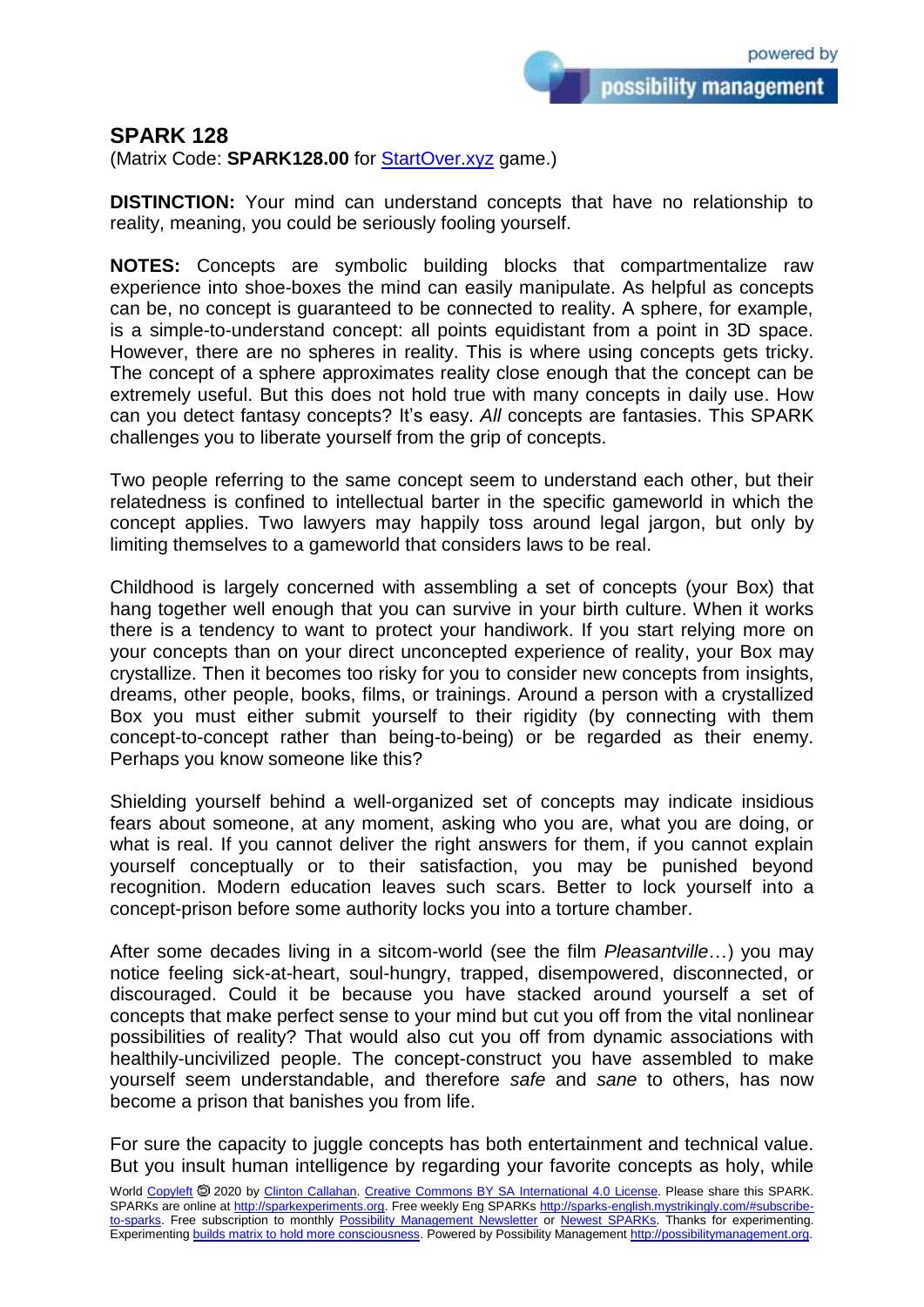ignoring whatever you have no concepts for as if it were litter. Believing your concepts more than what does not fit into them blocks you from the vast, complex and ever-changing flow of resources needed for reinventing daily circumstances.

A concept becomes a concept when you place it between you and your ongoing direct experience of current reality. When you surround yourself with enough concepts your authenticity gets strangled. You react as your concepts dictate rather than according to what is actually happening. The discrepancy is visible.

Bigger assemblages of concepts can appear to validate the reality of individual concepts. This is like thinking that emotions must be true because you feel them even though you can trigger these emotions anytime you want by thinking a certain thought such as, "Nobody understands me," or, "I'm so lucky," or "There is no place for me here."

A common concept-construct is, "I'm so behind in my work." The first concept in this sentence is "I." Which "I" is meant here? My mind? My body? My soul? My Gremlin? My Box? My emotional world? My role that I have adopted? The second concept is "being behind." Behind what? Which measure am I using? Is there a universal chart indicating in which time period a particular work has to be done? And the third concept is "work." Work is a term with countless meanings. Who defines what my work is? Without using such scrutiny you miss seeing that your concept-construct only functions in a specific gameworld. By placing your concepts in quarantine you gain the possibility of choosing a different gameworld.

Here is another example: If you don't understand the concepts typically used in Christian propaganda such as *hell*, *salvation*, *being a sinner*, *Jesus died for me*, *the Word of God*, *Kingdom of Heaven*, *Holy Spirit*, and so on, the propaganda has no impact on you. But if your mind understands the concepts then when they are presented together in a storyworld which your mind finds some kind of logic in, the story ceases to be a story and you shift from living in reality to living in a concept world. This shift is known as a *conversion experience*. Once you are converted you no longer own and use the concepts. Instead the concepts own and use you. A similar conversion can happen in politics, advertising, economics, medicine, military, and all other religions.

One of the biggest concept-prisons in modern culture is the concept that you need money to live. Adopting this concept automatically forces you to be a victim of economic forces over which you have no control. Then it feels life-threatening when you lose your job and lack funds for buying food, beer, or cable TV, and "your" house is taken away. But the idea that you need money to live is only valid if you stay in the gameworld that is built from a particular set of concepts. Why would anyone want to stay there? The moment you exit that gameworld and let the concepts melt back into the flowing non-concepted experience out of which they were solidified, you gain the possibility of inventing an entirely different gameworld.

Modern culture promotes the concept that government and other external authorities have decisive power over each individual. When you exit that gameworld you suddenly realize that saluting or bowing down to an external authority as the source